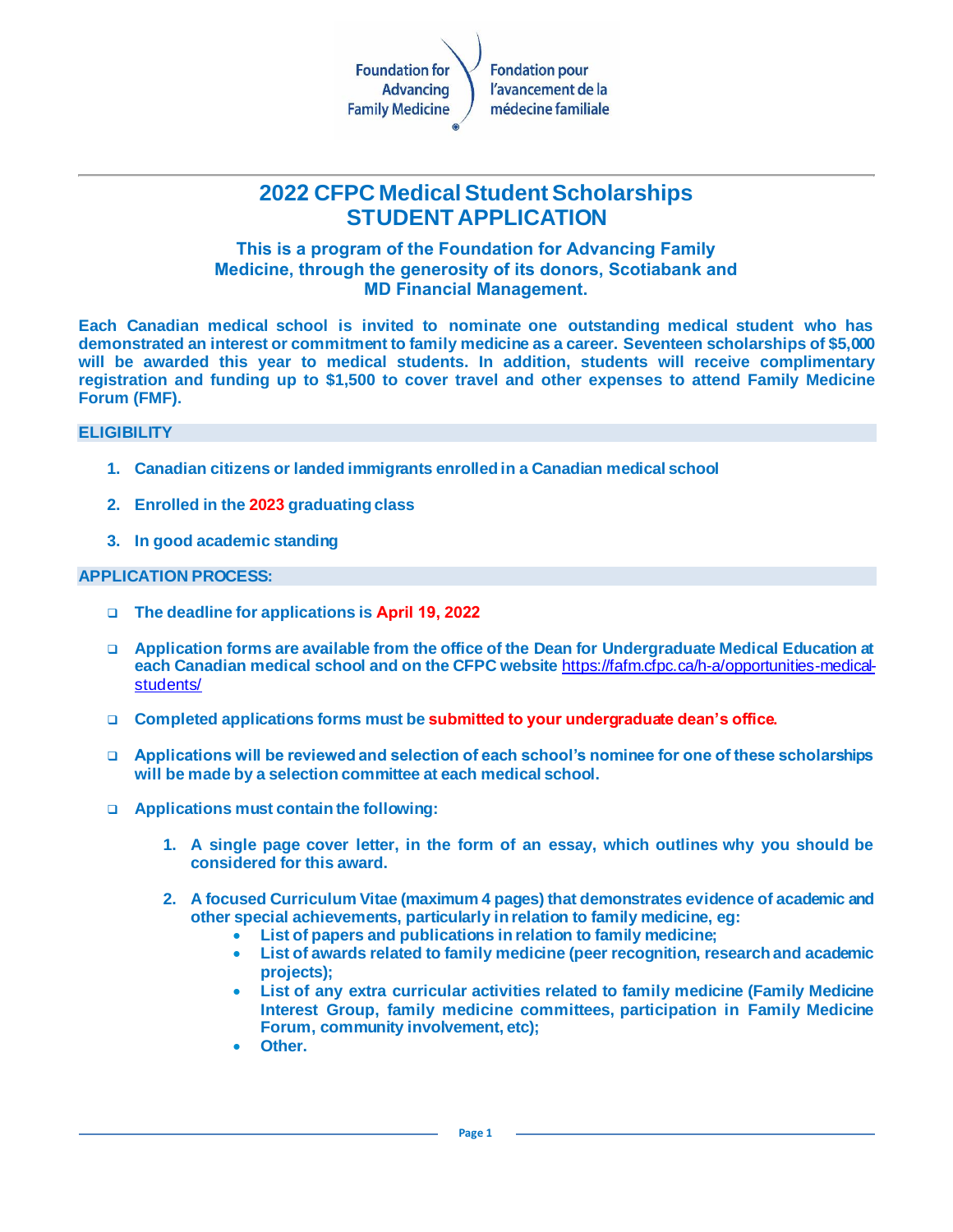**3. Two letters of support from medical faculty members, one of which must be a family physician, are required. These letters of support are an important component in the selection process and should include sufficient information to support the nomination.**

#### **SELECTION PROCESS:**

**Nominees to receive a CFPC Medical Student Scholarship will be selected by a selection committee at each medical school from among all applications received by that school's undergraduate dean's office. The selection committee should be composed of:**

- **the Dean for Undergraduate Medical Education**
- **the Director Undergraduate Education, Department of Family Medicine**
- a medical student
- **the school representative on the College's Section of Residents**

**Upon selection, a signed nomination form, along with the candidate's complete application form and appendices must be forwarded to the CFPC by June 17, 2022.**

#### **SELECTION CRITERIA:**

**The following criteria should be considered:**

- ❑ **The student has shown a genuine interest in family medicine.**
- ❑ **The experiences and electives of the student reflect this interest.**
- ❑ **The student has been involved in family medicine activities (participation in a Family Medicine Interest Group, Rural Family Medicine Interest Group, Family Medicine Forum, other family medicine committees).**
- ❑ **The student has shown leadership in these activities.**
- ❑ **The student has been involved in family medicine academic activities (e.g. articles, posters or other publications related to family medicine and/or the four principles of family medicine).**
- ❑ **The student has been involved in the community and/or community based projects (volunteer involvement in family medicine settings, outreach clinics, high schools, etc.).**
- ❑ **The student possesses excellent interpersonal and communication skills.**
- ❑ **The student demonstrates a lifelong commitment to family medicine.**

**The selection committee is encouraged to include an interview component with the applicants as part of the selection process.**

**These points should be considered by the school's selection committee and information regarding each of these attributes and activities should be included with the Nomination Form submitted to the CFPC.** 

**The CFPC's Honours and Awards Committee will approve the nominations for the scholarships and inform the recipients in July. Unsuccessful applicants will be informed by the office of the Dean.**